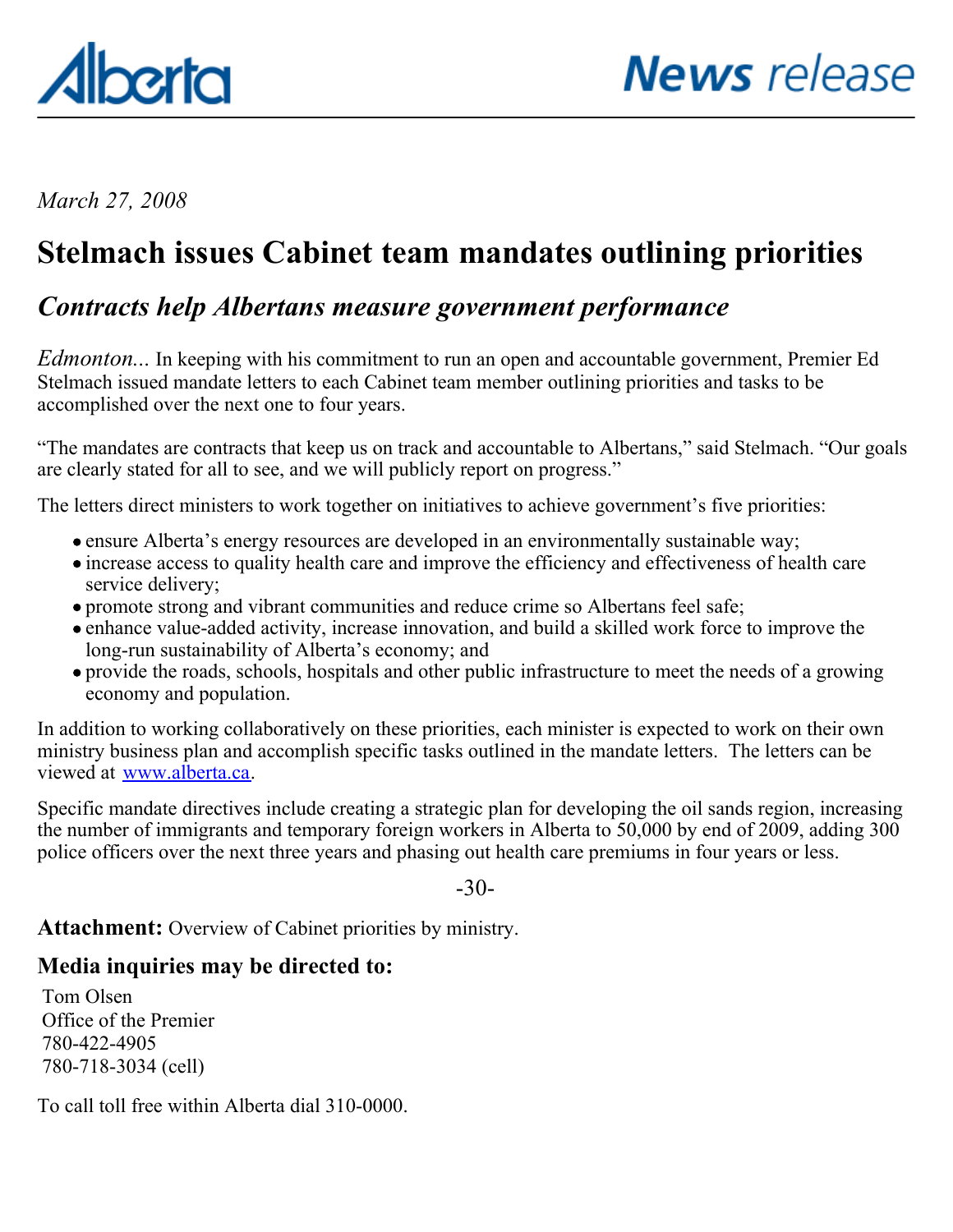## *March 27, 2008*

# **Overview of Cabinet priorities by ministry (alphabetical)**

#### **Aboriginal Relations**

Work with the Minister of Justice and Attorney General to promote strong and vibrant communities and lead the following initiative:

• conclude the new long-term governance and funding arrangement with and for the Métis Settlements that is focused on effective governance, enhanced accountability and sustainability.

In addition, lead the following initiative:

formalize relationships between the Government of Alberta and the Alberta Treaty Grand Chiefs (Treaty 6, 7 and 8) through a Memorandum of Understanding.

#### **Advanced Education and Technology**

Take the lead to enhance value-added activity, increase innovation, and build a skilled workforce to improve the long-run sustainability of Alberta's economy, and lead the following initiatives:

- encourage technology commercialization and increase the Canadian venture capital invested in Alberta, in part by establishing the Alberta Enterprise Fund;
- increase post-secondary spaces available to high demand areas like health and trades over the next two years;
- reduce the interest rate on student loans from prime plus 2.5 percentage points to prime; and
- develop and implement a framework that defines roles and mandates for publicly funded organizations that support world-class research and innovation in Alberta.

Work with the Minister of Health and Wellness to increase access to quality health care and improve the efficiency and effectiveness of health care service delivery; ensure Alberta has the health care professionals we need to meet future demand; and lead the following initiatives:

- increase the number of physician graduates from 227 to 295 by 2012;
- increase the number of registered nurse graduates from 1,375 to 2,000 by 2012; and
- increase the number of licensed practical nurse graduates from 559 to 1000 by 2012.

#### **Agriculture and Rural Development**

Work with the Minister of Advanced Education and Technology to enhance value-added activity, increase innovation, and build a skilled workforce to improve the long-run sustainability of Alberta's economy, and lead the following initiative:

strengthen and diversify the agriculture sector by increasing the market value of differentiated and value-added agricultural products and expanding into new markets and products.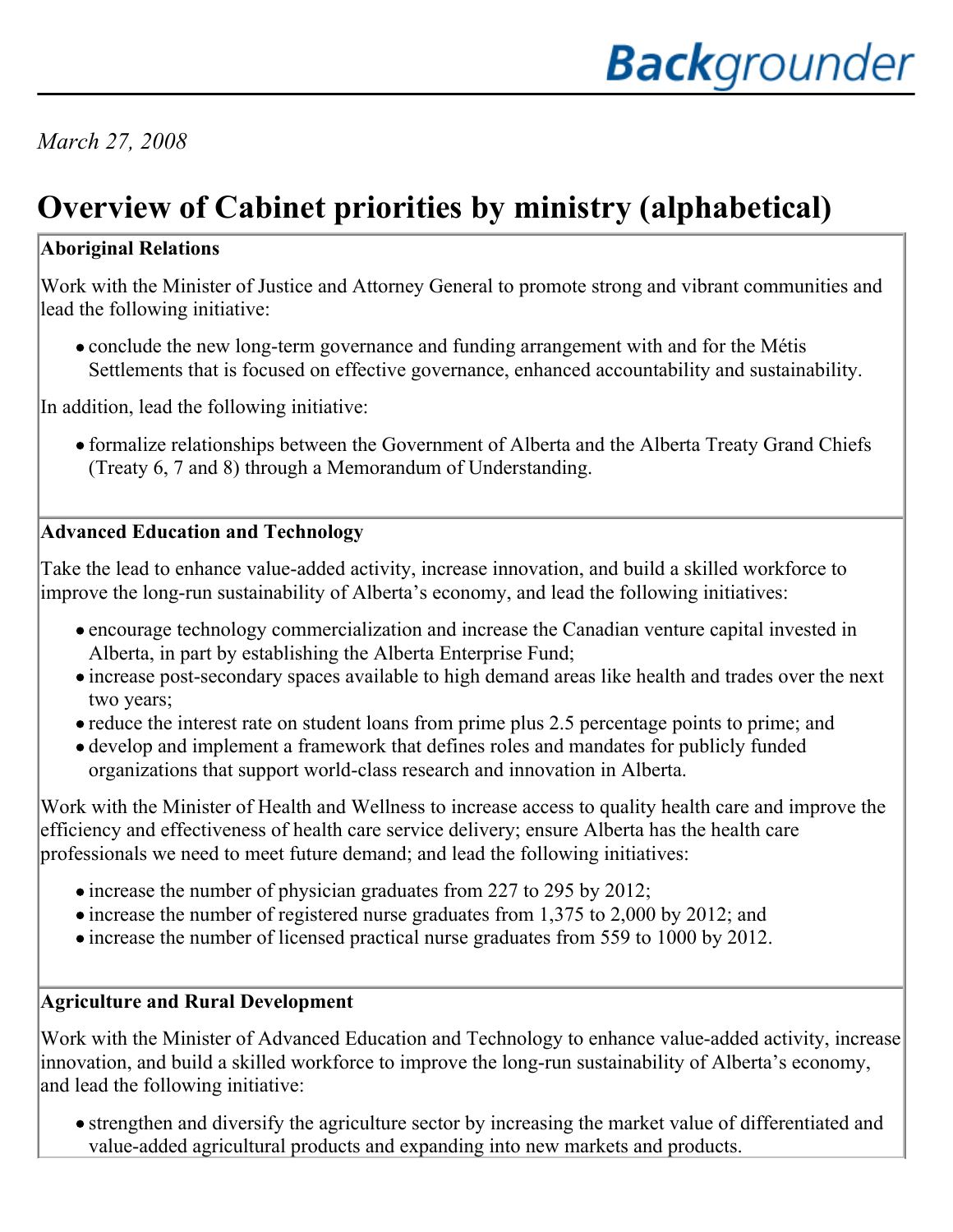#### **Children and Youth Services**

Work with the Minister of Justice and Attorney General to promote strong and vibrant communities and reduce crime so Albertans feel safe, and lead the following initiative:

expand support for Aboriginals and immigrants, and improve access to existing programs for Albertans affected by family violence.

In addition, lead the following initiatives to ensure Alberta families have access to quality, affordable child care:

- support the creation of 14,000 new child care spaces by 2011, including in-school and out-of-school care, family day homes and day cares; and
- provide low and middle income families with a subsidy to cover the costs for out-of-school child care.

#### **Culture and Community Spirit**

Work with the Minister of Justice and Attorney General to promote strong and vibrant communities and reduce crime so Albertans feel safe, and lead the following initiative:

promote and support culture in Alberta by working with partners to implement *The Spirit of Alberta: Alberta's Cultural Policy* and establishing a Premier's Council on Arts and Culture.

#### **Education**

Work with the Minister of Advanced Education and Technology to enhance value-added activity, increase innovation, and build a skilled workforce to improve the long-run sustainability of Alberta's economy, and lead the following initiative:

increase student participation and completion rates in health, math, science and career and technology studies courses to grow the technology and science sectors.

Also work with the Minister of Justice and Attorney General to promote strong and vibrant communities and reduce crime so Albertans feel safe, and lead the following initiative:

increase broad-based supports and early intervention initiatives for at-risk children to improve their learning outcomes.

#### **Employment and Immigration**

Work with the Minister of Advanced Education and Technology to enhance value-added activity, increase innovation, and build a skilled workforce to improve the long-run sustainability of Alberta's economy, and lead the following initiatives:

- increase the total off-reserve labour force of Alberta's First Nations, Métis and Inuit to 74,000 by 2010;
- increase the number of international immigrants and temporary foreign workers to 50,000 by the end of 2009;
- double the number of workers entering the Provincial Nominee Program to 3,000; and
- help newcomers to Alberta to integrate and settle into the community by increasing the support services provided to them.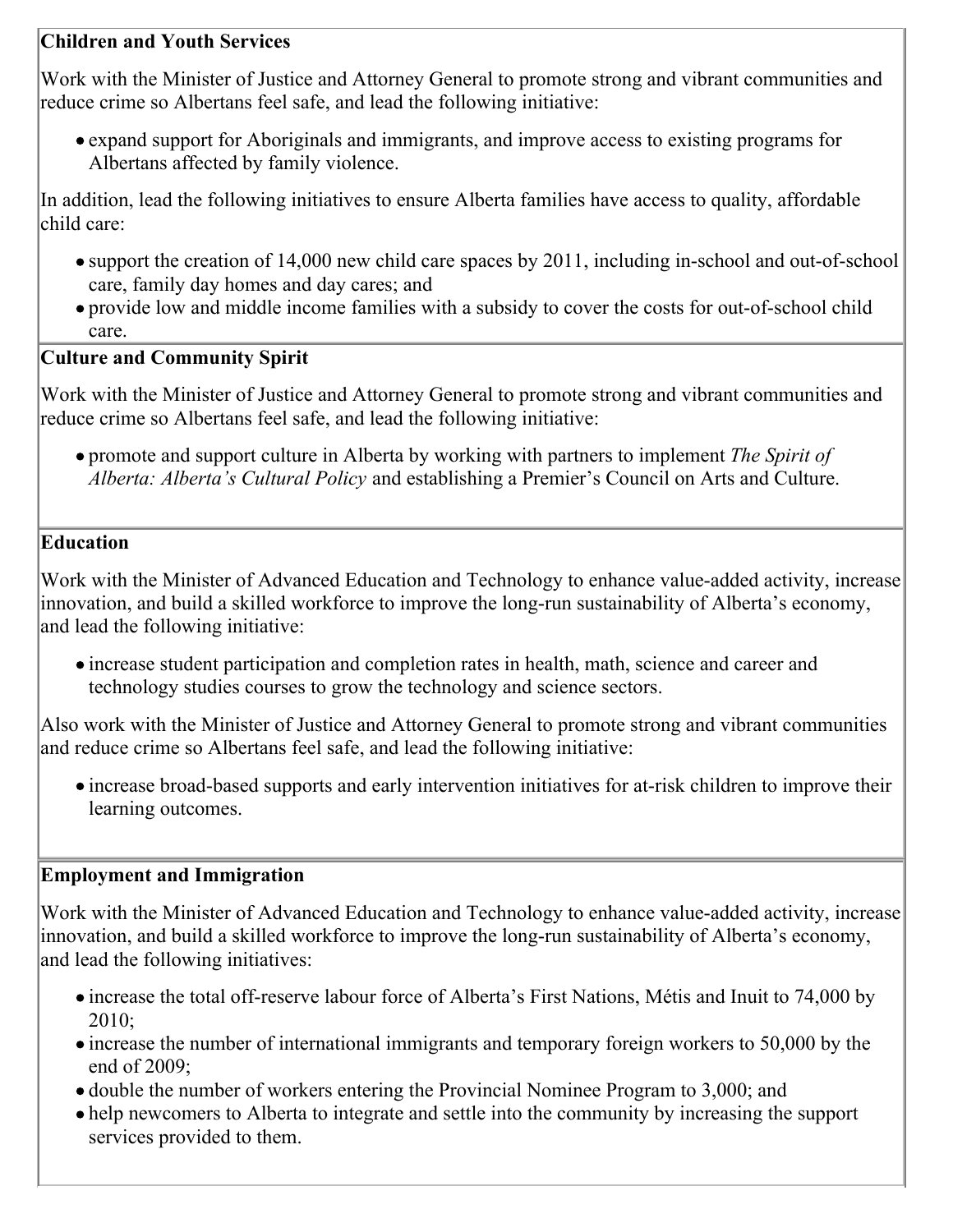#### **Energy**

Take the lead to ensure Alberta's energy resources are developed in an environmentally sustainable way, and lead the following initiatives:

- develop a comprehensive energy strategy;
- implement carbon capture and storage research and demonstration projects; and
- support research on new oil sands extraction processes that use less energy, less water, reduce tailings ponds and improve land reclamation.

Work with the Minister of Advanced Education and Technology to enhance value-added activity, increase innovation, and build a skilled workforce to improve the long-run sustainability of Alberta's economy, and lead the following initiative:

implement strategies to increase upgrading and refining capacity in Alberta, including the implementation of bitumen royalty in-kind.

In addition, lead the following initiatives:

- ensure Albertans receive appropriate benefits from their ownership of non-renewable resources by implementing the *New Royalty Framework* for Alberta.
- develop and implement policy to ensure sufficient and reliable electric transmission facilities are available in a timely manner to support continued economic growth in the province.

#### **Environment**

Work with the Minister of Energy to ensure Alberta's energy resources are developed in an environmentally sustainable way, and lead the following initiatives:

- inform Albertans on our environmental stewardship to ensure a clear provincial, national and international understanding of Alberta's leadership, commitment and action on the environment; and
- implement the climate change strategy, including conservation, energy efficiency and adaptation initiatives.

In addition, lead the following initiatives:

- address the impacts of development on land, air, water and biodiversity, at a regional level, through a cumulative effects management system that is integrated with Alberta's Land-use Framework; and
- manage Alberta's water resources to ensure the province has the quality and quantity of water needed now and into the future to support population and economic growth.

#### **Finance and Enterprise**

Work with the Minister of Advanced Education and Technology to enhance value-added activity, increase innovation, and build a skilled workforce to improve the long-run sustainability of Alberta's economy, and lead the following initiatives:

- introduce a 10-per-cent tax credit to stimulate private sector scientific research and experimental development in Alberta; and
- develop and implement policies, initiatives and tools to help Alberta businesses to improve their productivity and global competitiveness.

In addition, lead the following initiatives:

strengthen the Government of Alberta's long-term fiscal position, and implement a renewed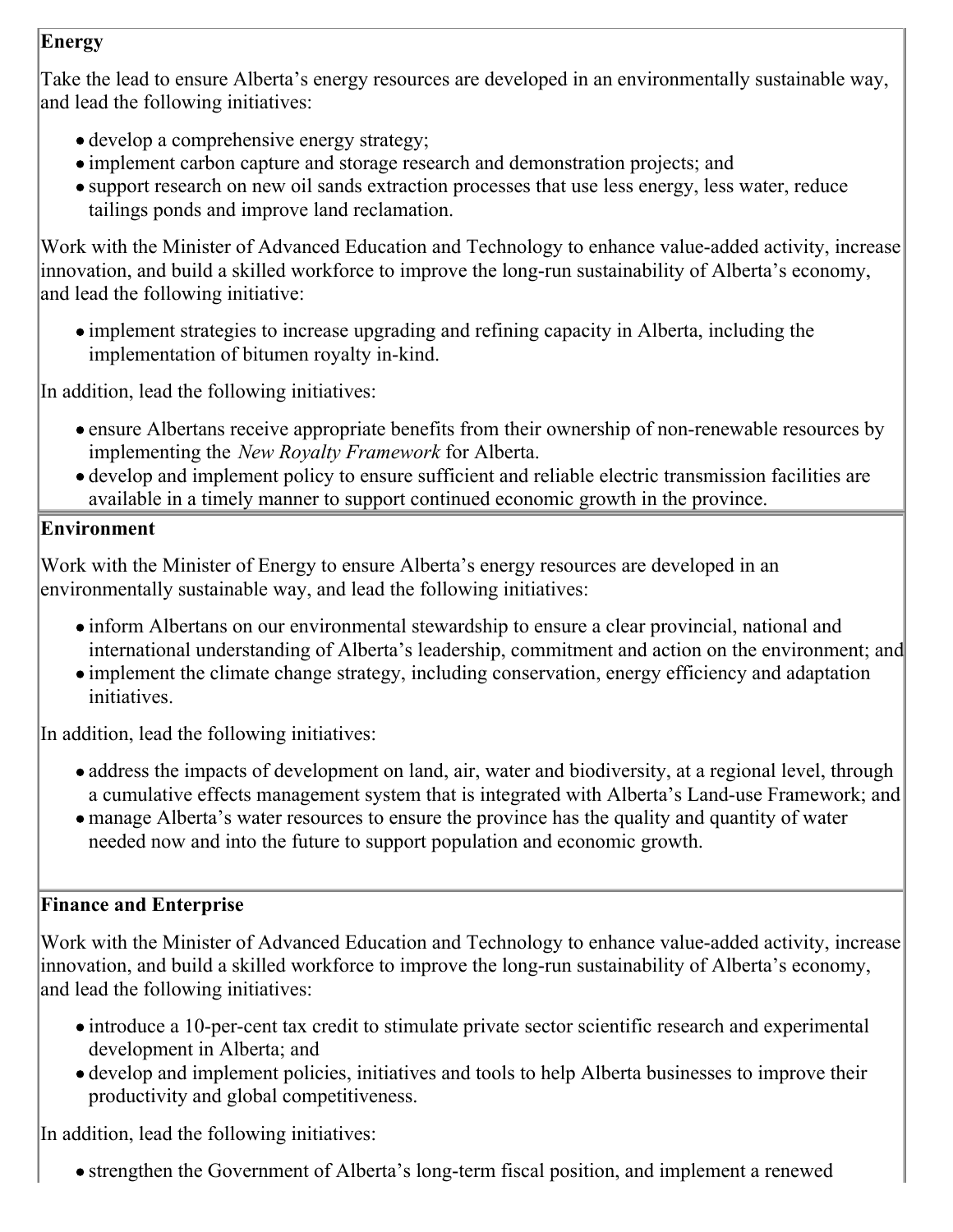investment and savings policy;

- phase out health care premiums in four years or less;
- increase support for Alberta families through increases to the caregiver, infirm dependant and the disability supplement non-refundable tax credit amounts and the Alberta Family Employment Tax Credit; and
- reduce the regulatory burden on business by reducing overlap, simplifying compliance requirements and revising or eliminating regulations.

#### **Health and Wellness**

Take the lead to increase access to quality health care and improve the efficiency and effectiveness of health care service delivery, and

- ensure Alberta has the health care professionals we need to meet future demand;
- strengthen the governance and accountability framework with all health providers; and
- improve the health care delivery model to ensure the roles, responsibilities and structures in the system support the most efficient delivery of services.

Work with the Minister of Justice to promote strong and vibrant communities and reduce crime so Albertans feel safe, and lead the following initiative:

increase the number of treatment beds for drug addictions and mental health services.

#### **Housing and Urban Affairs**

Work with the Minister of Justice and Attorney General to promote strong and vibrant communities and reduce crime so Albertans feel safe, and lead the following initiatives:

- develop 11,000 affordable housing units by 2012; and
- develop the 10-Year Plan to address homelessness.

In addition, lead the following initiatives:

- help Albertans stay in their homes through the rent supplement program and the Homelessness and Eviction Prevention Fund;
- make additional public land available for affordable housing purposes.

#### **Infrastructure**

Work with the President of the Treasury Board to provide the roads, schools, hospitals and other public infrastructure to meet the needs of a growing economy and population, and lead the following initiative:

increase the efficiency of health and education infrastructure design and construction.

#### **International and Intergovernmental Relations**

Work with the Minister of Advanced Education and Technology to enhance value-added activity, increase innovation, and build a skilled workforce to improve the long-run sustainability of Alberta's economy, and lead the following initiative:

coordinate international missions to market Alberta as an immigration destination.

In addition, lead the following initiative: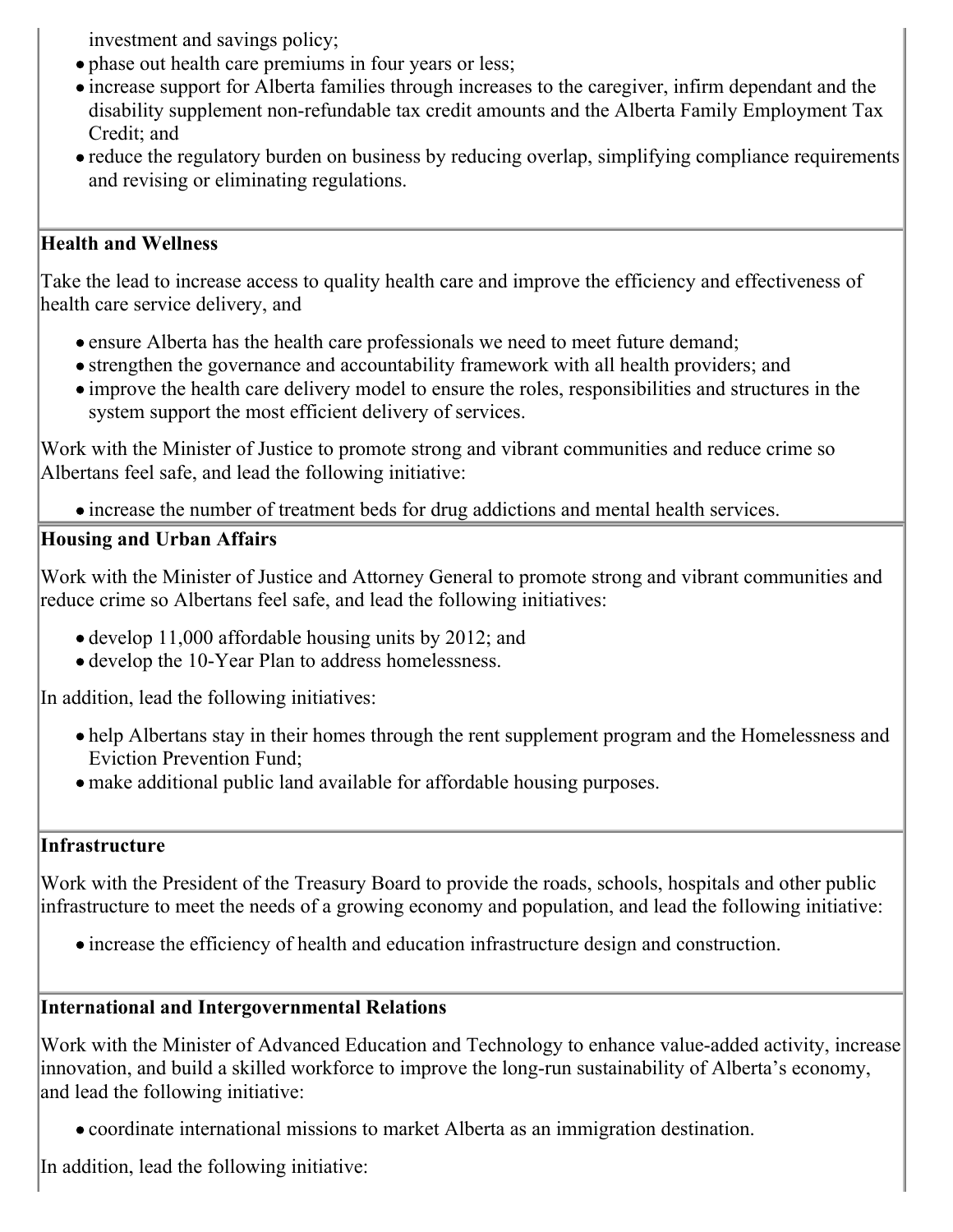ensure Alberta's interests are advanced nationally and internationally by strengthening ties with our western partners and developing an international strategy.

#### **Justice and Attorney General**

Take the lead to promote strong and vibrant communities and reduce crime so Albertans feel safe, and lead the following initiative:

enhance the capacity of the prosecution service to effectively prosecute serious and violent crime, in part, by adding prosecution and support staff.

#### **Municipal Affairs**

Work with the President of the Treasury Board to provide the roads, schools, hospitals and other public infrastructure to meet the needs of a growing economy and population, and lead the following initiative:

implement the *Capital Region Integrated Growth Management Plan.*

In addition, lead the following initiative:

ensure provincial funds provided to municipalities are used to meet agreed upon objectives through the development of an accountability framework.

#### **Seniors and Community Supports**

Work with the Minister of Health and Wellness to increase access to quality health care and improve the efficiency and effectiveness of health care service delivery, and lead the following initiative:

improve quality, supply and client choice in the continuing care system.

In addition, lead the following initiative:

support persons with disabilities' independence and self-reliance by providing increased employability incentives, including an increase in the amount that can be earned by Assured Income for the Severely Handicapped (AISH) recipients from \$1,000 to \$1,500.

#### **Service Alberta**

Work with the President of the Treasury Board to provide the roads, schools, hospitals and other public infrastructure to meet the needs of a growing economy and population, and lead the following initiative:

establish a single enterprise approach to information technology development and operations for the Government of Alberta.

In addition, lead the following initiative:

improve service delivery, whether in person, by phone or through the internet, to Albertans by creating innovative approaches, while maintaining information security and integrity.

#### **Solicitor General and Public Security**

Work with the Minister of Justice to promote strong and vibrant communities and reduce crime so Albertans feel safe, and lead the following initiatives:

- add 300 additional police officers over the next three years;
- establish a Safer Communities and Neighborhoods Investigative unit to target organized crime; and
- coordinate policing services to maximize the effectiveness and efficiency of service delivery.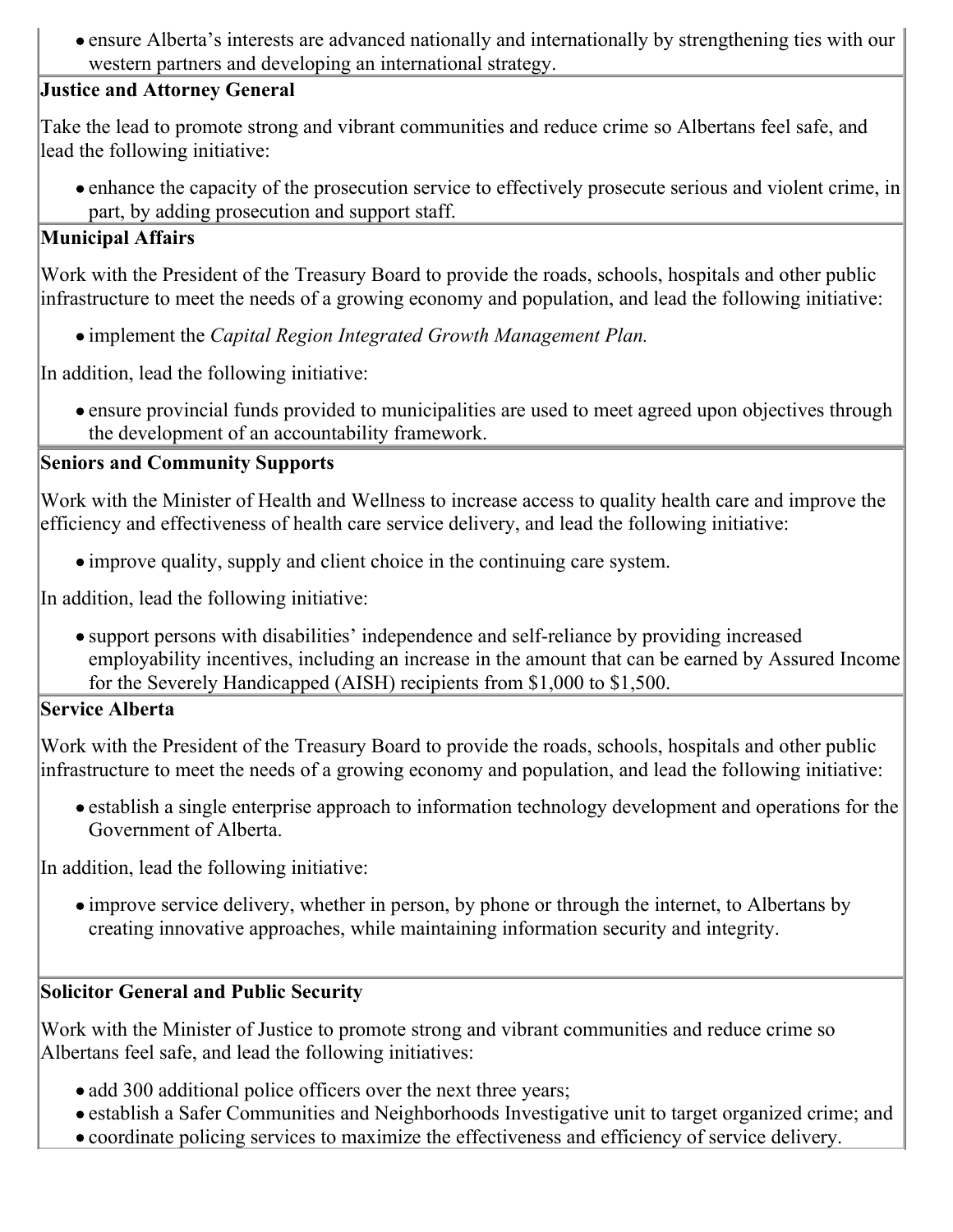#### **Sustainable Resource Development**

Work with the Minister of Advanced Education and Technology to enhance value-added activity, increase innovation, and build a skilled workforce to improve the long-run sustainability of Alberta's economy, and lead the following initiative:

strengthen the competitiveness of the forestry sector by working with industry to identify options to improve the long-term viability of the sector.

In addition, lead the following initiative:

• address competing use of land through planning and decision-making directed by the completion and implementation of the Land-use Framework.

#### **Tourism, Parks and Recreation**

Work with the President of the Treasury Board to provide the roads, schools, hospitals and other public infrastructure to meet the needs of a growing economy and population, and lead the following initiative:

ensure Alberta's parks and recreation areas remain protected yet accessible to Alberta's growing population by developing a plan for Alberta's parks and recreation areas.

#### **Transportation**

Work with the President of the Treasury Board to provide the roads, schools, hospitals and other public infrastructure to meet the needs of a growing economy and population, and lead the following initiative:

double the provincial investment in highway repaving and bridge repair over the next three years.

#### **Treasury Board**

Take the lead to provide the roads, schools, hospitals and other public infrastructure to meet the needs of a growing economy and population, and

• implement the 20-year Capital Plan.

Work with the Minister of Energy to ensure Alberta's energy resources are developed in an environmentally sustainable way, and lead the following initiative:

• create a strategic plan for developing the oil sands region.

Work with the Minister of Finance and Enterprise to strengthen the Government of Alberta's long-term fiscal position, and lead the following initiatives:

- improve expenditure management;
- enhance the capital planning process; and
- modernize and strengthen the business planning and budget development process.

Take the lead on the following initiative:

Corporate Human Resources - ensure the Government of Alberta has the skilled workforce needed to provide important public services in the future by implementing attraction and retention strategies.

### **Media inquiries may be directed to:**